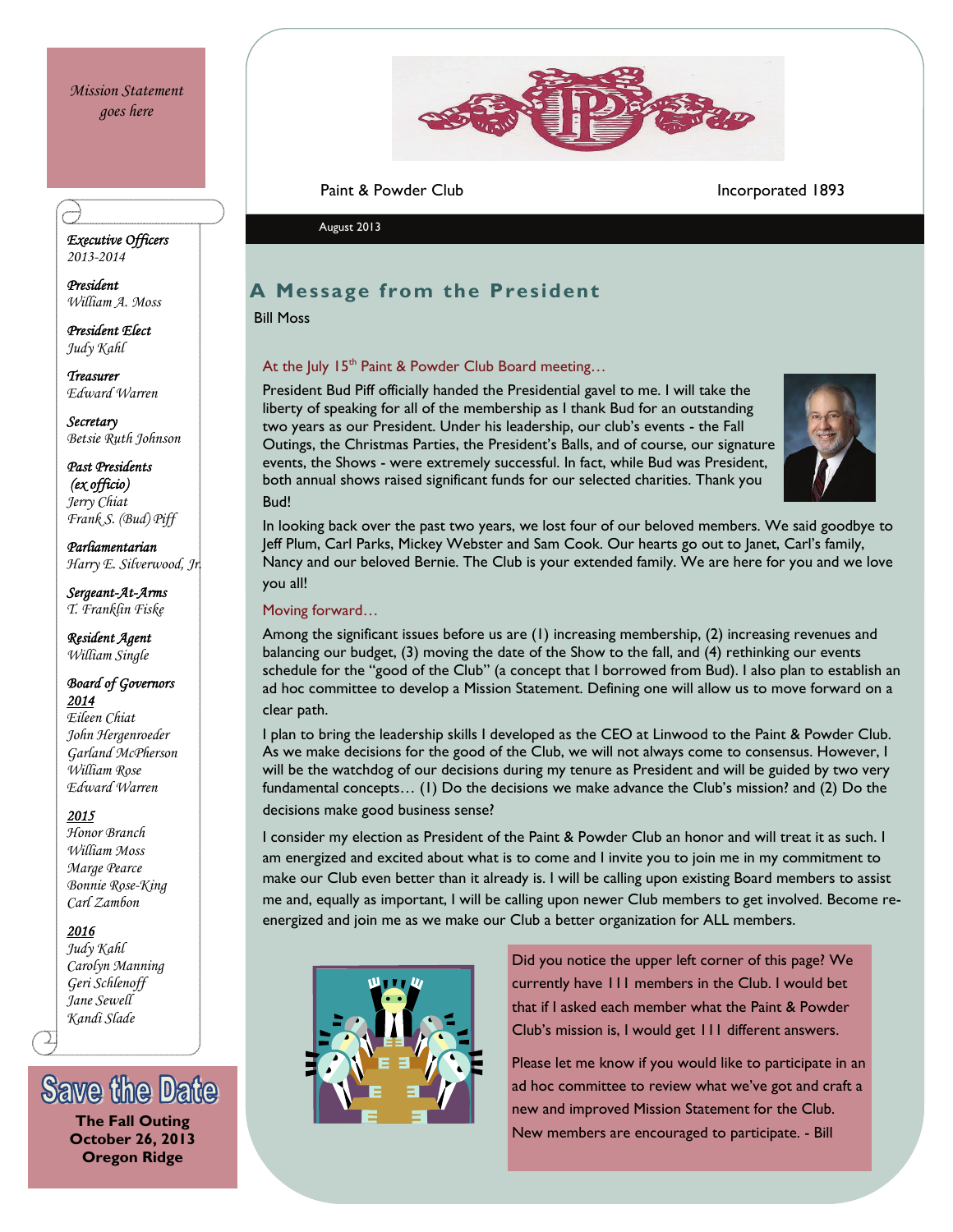

Paint & Powder Club

August 2013 **Page 2** 

## **Featuring Paint & Powder's 2013 Charities...**

# **About The Maryland Conservatory of Music**

**Maryland Conservatory of Music** is a non-profit organization with a mission to offer children and adults quality music training and experiences that are rewarding and accessible. All students are considered for a scholarship based on merit and need.

MCM offer private lessons (with weekly Repertoire Classes and monthly Guest Artist Series), musicianship classes (theory, history, ear training, open topics), ensembles (choirs, chamber music, percussion groups, jazz combos), and a Community Performance Program (Students will be performing throughout the community in a variety of performance situations).

Whether a student, parent, teacher, board member, donor, or volunteer, we are a mix of people involved in the greatness of music through learning, mentoring, and supporting.

MCM's mission is provide quality and accessible music training and experiences that develop creativity, self confidence, and achievement.

## **About The Red Devils**

Since 2002, **The Red Devils** has invested in excess of \$1.8 million in services to help more than 4,000 breast cancer families cope with the economic and emotional strain of living with the disease. The Red Devils has partnerships with 40 hospitals or other facilities throughout Maryland. Their medical staff and social workers refer patients to business partners who provide a variety of services at no charge to the patient. Service providers authorized to respond to patients' needs include van, sedan, and taxi companies; professional house cleaning franchises; Moveable Feast, and catering companies; respite and home care agencies; pharmacies; and complementary therapies practitioners.

Each year, nearly 200,000 people in America receive the life -altering diagnosis of breast cancer. In Maryland, more than 4,000 families cope with that reality annually. The Red Devils is a nonprofit organization based in Baltimore whose mission is to fund services that improve the quality of life for breast cancer patients and their families.

# **Appreciative Charities Receive Checks From The Paint & Powder Club**

The Paint & Powder Club continued its 120-year tradition of raising money to support worthy charities. At its Board of Governors meeting on July 15th, President Bud Piff presented The Maryland Conservatory of Music and The Red Devils each a check totaling over \$31,000.



**Duke Thompson, President of the Maryland Conservatory of Music receives a check from Bud Piff, Outgoing President of the Paint & Powder Club.** 



**Bud Piff presents a check to Jan Wilson, Executive Director of The Red Devils.**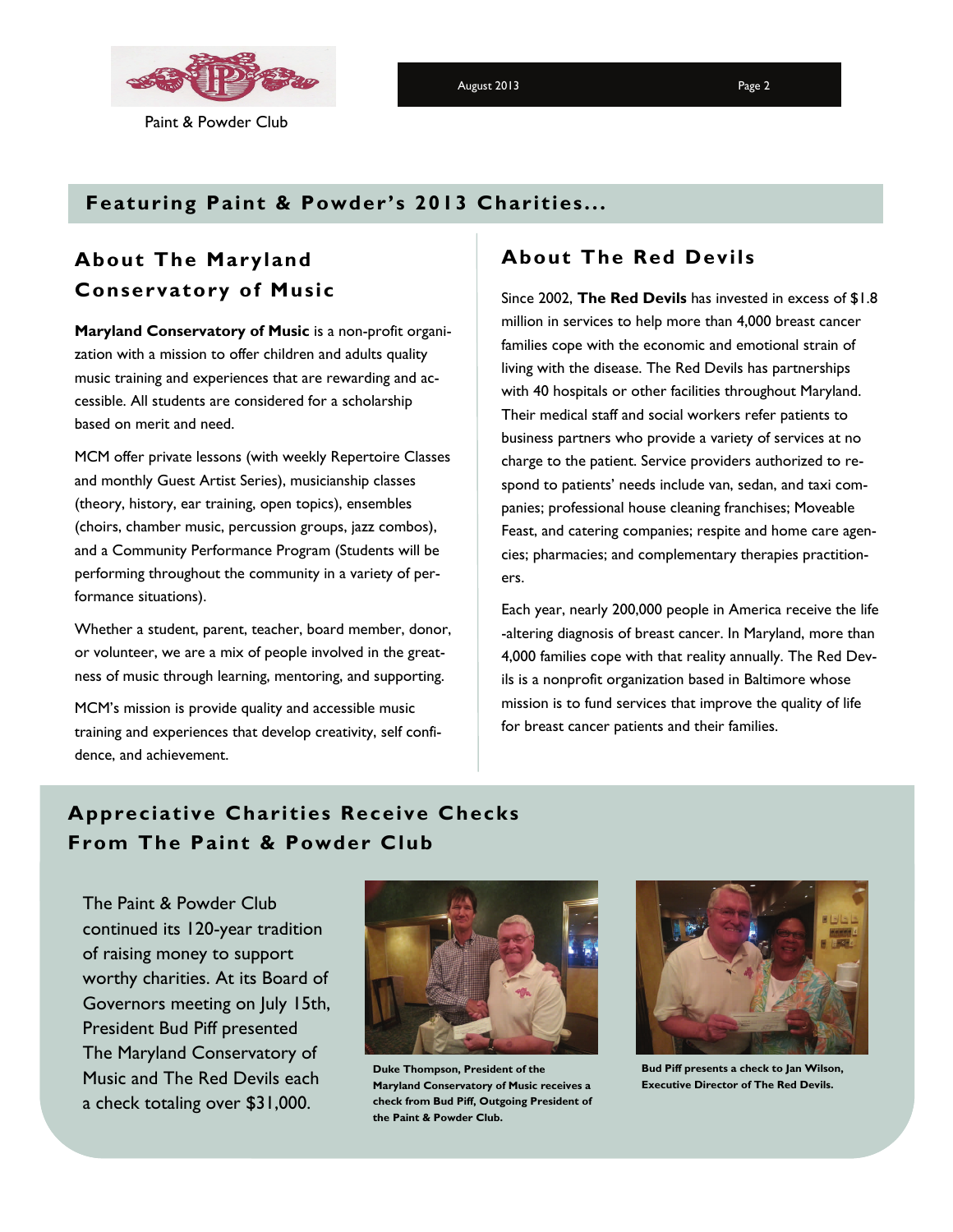

August 2013 **Page 3** 

Paint & Powder Club

|  | <b>Calendar of Events</b> |                                   |                                     |
|--|---------------------------|-----------------------------------|-------------------------------------|
|  | <b>Date</b>               | <b>Event</b>                      | <u>Location</u>                     |
|  | September 16, 2013        | <b>Board of Governors Meeting</b> | Joey Chiu's                         |
|  | October 14, 2013          | <b>Board of Governors Meeting</b> | Joey Chiu's                         |
|  | October 26, 2013          | The Fall Outing                   | Oregon Ridge                        |
|  | November 11, 2013         | <b>Board of Governors Meeting</b> | Joey Chiu's                         |
|  | December 7, 2013          | The Christmas Party               | <b>Towson Golf and Country Club</b> |
|  | January 22, 2014          | <b>General Membership Meeting</b> | <b>Hopkins Club</b>                 |
|  | February 10, 2014         | <b>Board of Governors Meeting</b> | Joey Chiu's                         |
|  | March 10, 2014            | <b>Board of Governors Meeting</b> | Joey Chiu's                         |
|  | April 7, 2014             | <b>Board of Governors Meeting</b> | Joey Chiu's                         |
|  | April 18, 2014            | The President's Ball              | Hayfield's Country Club             |
|  | May 12, 2014              | <b>Board of Governors Meeting</b> | Joey Chiu's                         |
|  | June 11, 2014             | <b>General Membership Meeting</b> | <b>Hopkins Club</b>                 |
|  | Early Sept., 2014 - TBD   | <b>Early Fall Gathering</b>       | <b>TBD</b>                          |
|  | November 10-15, 2014      | The Annual Show                   | <b>Brown Memorial</b>               |
|  | December 6, 2014          | The Christmas Party               | <b>Towson Golf and Country Club</b> |

### **A Letter to Mr. Bud Piff from Dr. Duke Thompson**

July 18, 2013

Paint & Powder Club, Past President Mr. Frank (Bud) S. Piff 272 E. Padonia Road Timonium, Maryland 21093

Dear Mr. Piff,

I do not think that we can express our gratitude and thanks to you and The Paint & Powder Club adequately in a letter. I will, however, try. Please share this with members as you see fit.

Under your presidency of the past two years, the notion by P&P to adopt two charities (MCM and Linwood Center) on an every-other-year basis (along with another charity each year) was brought up. This was discussed in numerous meetings and forums and it was voted to adopt this practice.

To be supported by such a good group of individuals and by such a wonderful organization in this way makes my journey over the past twelve years to establish, develop, and maintain MCM extremely fulfilled. I can't express completely how much this means to me and to our board and our parents, our teachers, our students.

Many of the students at their young age do not truly understand why they are able to study with such good teachers in a scholarship position – whether it be private lessons or in our Music Together Program for infants and toddlers and those with learning disabilities. We do let them know about P&P and our other supporters and parents/caregivers tell them of the good fortune that has come to

their family. P&P has endorsed MCM with a great vote of confidence and never will this be taken for granted and always will this be seen as a great gift of support from a great organization.

On Monday, July 15, you presented the very generous check of \$18,250 to MCM. These funds will be used for our programs, students, and our organization with the same love that P&P uses to raise

such funds each and every year. On behalf of the entire MCM organization (board members, teachers, students, parents, partners, our public, and me), I thank you all with all of my heart. Sincerely,

Dr. Duke Thompson, Director Maryland Conservatory of Music